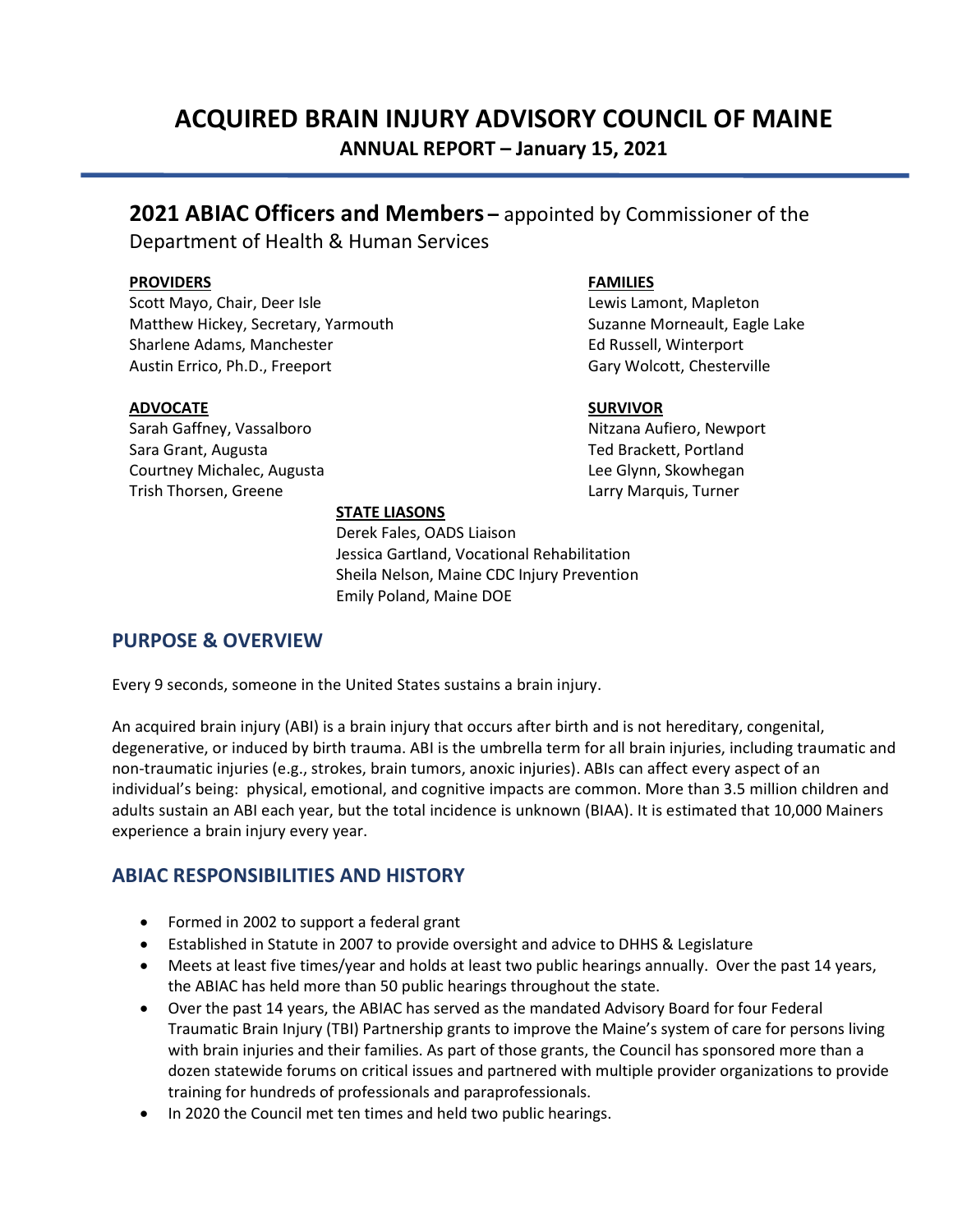### CURRENT SERVICE SYSTEMS

Operated by provider organizations under contract with Maine DHHS or Maine DOL.

#### Medicaid Funding:

#### Specialized Nursing Care (Section 67)

2 Specialized Skilled Nursing/Rehabilitation Facilities with 44 licensed specialized beds for persons with ABI

#### Brain Injury Home and Community Waiver – Section 18 MaineCare Benefits

 Section 18 recipients, 45 Section 18 funded offers, 100 on Section 18 waitlist Maine residents placed out-of-state due to lack of services Providers of care coordination services with 205 individuals served in 2020 Community residential programs with 161 beds In-home support programs

#### BI Outpatient Services

7 Outpatient neurorehabilitation clinics served 491 individuals in 2020 1 Work-ordered day vocational clubhouse served 33 individuals in 2020

#### Vocational Rehabilitation Funding

2 Vocational Rehabilitation providers served 173 individuals in 2020

#### DHHS Contract Funding with the Brain Injury Association of America - Maine Chapter

Providing Core State Brain Injury Supports (CSBIS) for vulnerable populations.

- Neuro-Resource Facilitation to ensure access to brain injury services in Maine for high-risk individuals and support for families
- Outreach to newly injured/diagnosed persons with ABI
- Information and Resource services to assist at-risk individuals and their families to navigate the brain injury system of care, including access to joint state and national HELPLINE. 808 calls in 2020
- Education and training, including the annual state brain injury conference, a Maine brain injury resource fair, a Maine-based resource directory, and family caregiver training
- Support and education for hospitals and agencies working with at-risk ABI populations
- Support for 17 Support Groups for survivors and families that engaged more than 2000 participants in 2020

### CURRENT ACL FEDERAL PARTNERSHIP GRANT

Through the Federal TBI Partnership Grant through the Administration for Community Living (ACL), great progress was made in 2020 on tackling the intersection of brain injury and the opioid crisis in Maine. Accomplishments include a webinar on brain injury and substance use disorder (SUD); a forum connecting the mental health, SUD, and brain injury communities; four sessions dedicated to the intersection of brain injury and SUD at BIAA-ME's annual brain injury conference; and outreach and education to Maine SUD providers.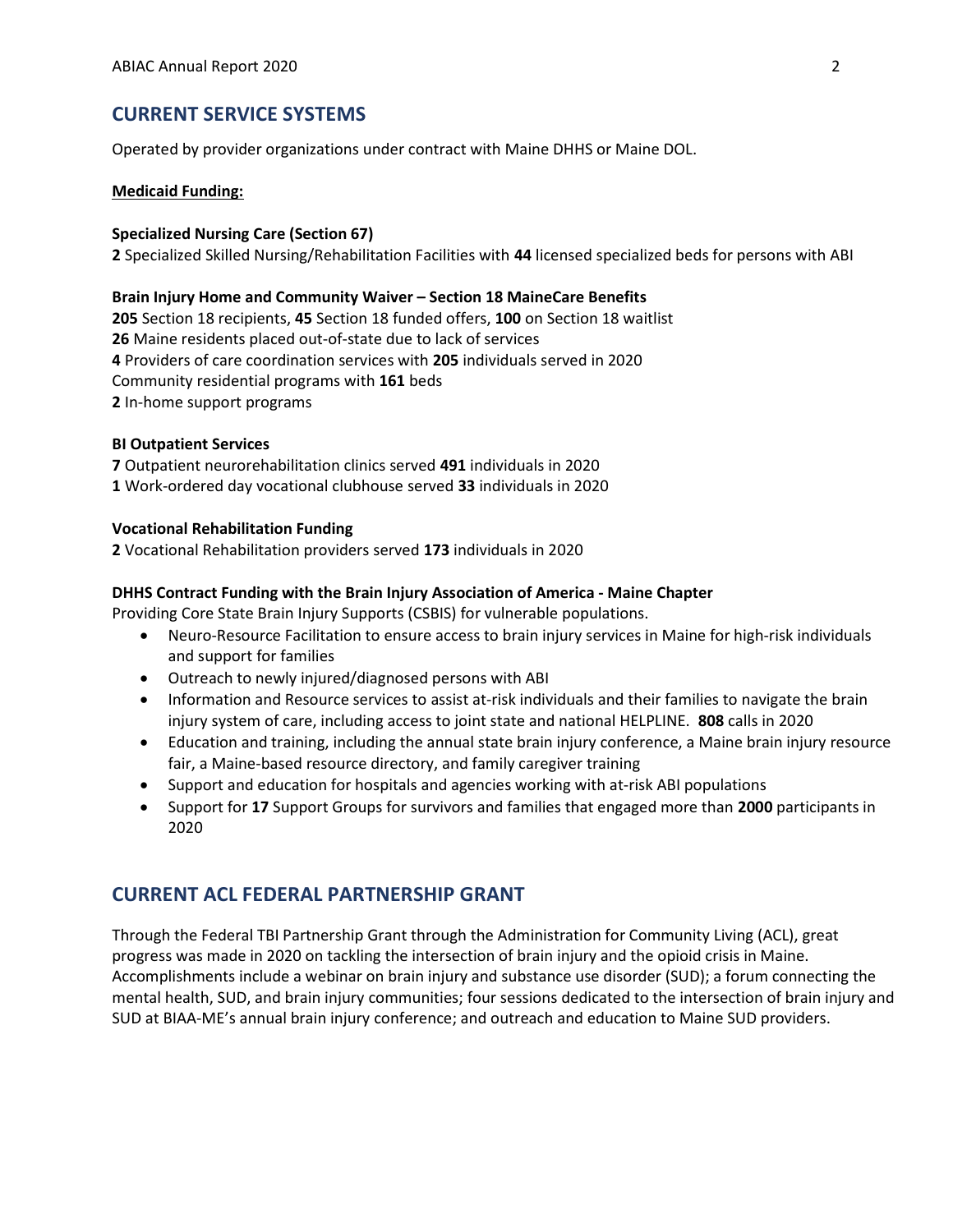### ABIAC PRIORITIES FOR 2020 and OUTCOMES

• Improve funding for provider rates and eliminate the current waitlist for Home and Community Services (Section 18) for persons with brain injuries.

Outcomes – DHHS conducted rate studies on brain injury services during 2020 in order to develop efficient and sufficient payment rates. Additionally, DHHS requested and received emergency funding for temporary rate increases during the COVID pandemic. No additional funds were available to eliminate the Section 18 waitlist.

Increase awareness of ABI and improve treatment coordination.

Outcomes – The ABIAC would like to thank the legislature for the passage of LD 297 to provide core brain injury supports to Maine brain injury survivors and families. As a direct result of LD 297, in 2020 brain injury Information and Resource and Neuro-Resource facilitation services were provided to Maine brain injury survivors, families, and professionals; Maine brain injury support groups received support and education; a new Maine Brain Injury & Stroke Resource Directory was produced; and hospitals and community organizations received education and resources, among other core supports.

Focus efforts on addressing the opioid epidemic and resulting brain injuries.

Outcomes – Through the Federal TBI Partnership Grant through the ACL, great progress was made in 2020 on tackling the intersection of brain injury and the opioid crisis in Maine. Accomplishments include a webinar on brain injury and substance use disorder (SUD); a forum connecting the mental health, SUD, and brain injury communities; four sessions dedicated to the intersection of brain injury and SUD at BIAA-ME's annual brain injury conference; and outreach and education to Maine SUD providers.

 Address transportation issues for service recipients resulting in missed medical appointments and lack of access to services through ongoing monitoring and advocating for improvements.

Outcomes – Specific transportation issues were brought to DHHS by the ABIAC. DHHS held meetings with stakeholders to resolve these issues. Substantial improvement has been reported.

 Improve access to and impact of assistive technologies for service recipients and providers. Outcomes – Discussions with assistive technology providers were initiated, and DHHS submitted adjustments to assistive technology benefits under the Home and Community services waivers to Federal Medicaid. Further efforts need to continue in 2021.

 Development of Neurobehavioral Services for persons with brain injuries and severe behavioral challenges to ensure effective, Maine-based care.

Outcomes – Due to time limitations caused by the COVID-19 pandemic, progress on this priority did not occur. Efforts will be made to prioritize this issue in 2021.

 Explore creation of ABI trust fund to provide funds for non-MaineCare eligible children and adults. Outcomes - ABIAC subcommittee was formed and began to explore possible structure of a trust fund and surveyed other states which have trust funds. Further efforts to define specific goals and funding mechanisms will continue in 2021.

• Improve understanding of needs of underserved Mainers with ABI – children, youth sports, substance use disorder, domestic violence, and criminal justice.

Outcomes – ABIAC conducted two public hearings in 2020 where these issues were raised. Testimony from the hearings was incorporated into the ABIAC's priorities. A statewide needs assessment funded by the Federal ACL grant was initiated and will be conducted in 2021.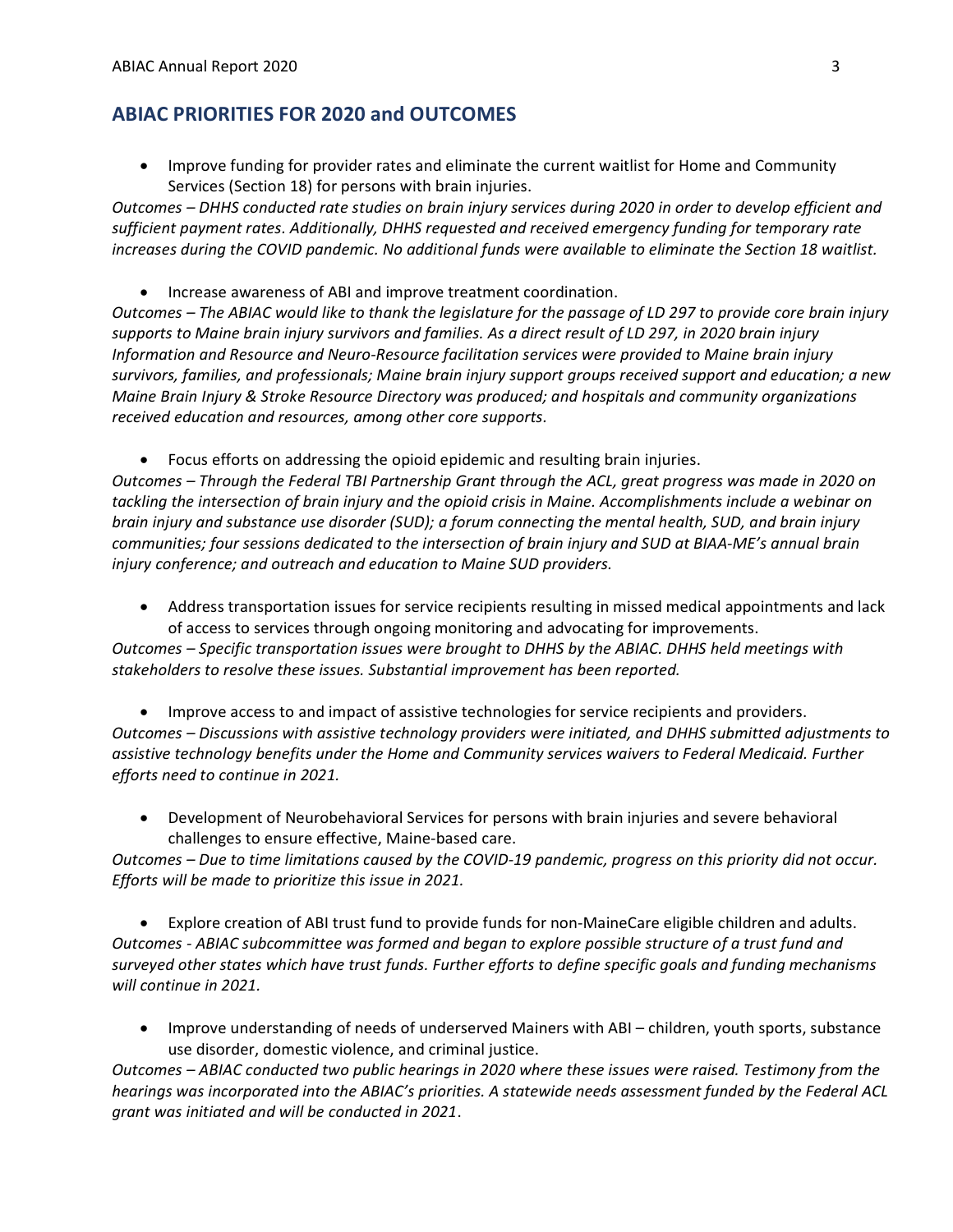Expand survivor, family, and advocacy organization representation on ABIAC.

Outcome - The 129th Legislature passed legislation to enhance the ABIAC membership. It adds 3 survivors, 3 family members, and 3 advocates (one representative each from the Long-Term Care Ombudsman, Aging and Disability Resource Centers, and Center for Independent Living) to membership for a total of 20 voting members. The DHHS Commissioner is reviewing nominations for appointments to fill the new positions.

### ABIAC PRIORITIES FOR 2021

- Advocate for development and funding of Neurobehavioral Treatment Services (24/7 care) to ensure humane, cost-effective, evidenced-based treatment in Maine. Explore collaboration with New Hampshire and Vermont on development of mobile neurobehavioral team for assessment, treatment, and consultation for individuals served by community agencies.
- Advocate for a state law clearly describing the Rights of Service Recipients with ABI.
- Advocate for ongoing coordination and funding for services to address the confluence of persons with substance use disorder and a brain injury. Support efforts to increase awareness, professional education, and treatment coordination. Advocate for MaineCare rule changes and funding for Substance Abuse Counseling as a billable service in the Neurorehabilitation Clinics in Section 102.
- Improve access and impact of Assistive Technologies/Telehealth for service recipients and providers through advocacy for DHHS rule changes that provide greater flexibility. Such changes can cause more efficient and effective use of funds and personnel to support service recipients.
- Support the creation of an ABI trust fund to help Maine children and adults with ABI who lack financial resources/eligibility for timely, effective treatment.
- Improve understanding and coordination of services for children with ABI through regular participation of a representative of OCFS on the ABIAC.
- Improve the effectiveness of the ABIAC through providing advanced, formal, quarterly status reports describing critical indicators of brain injury services from OADS, MaineCare, Maine CDC, and OCFS.
- Provide guidance to the ACL Partnership grant efforts including the statewide needs assessment to be conducted in 2021.

### REPORT SUMMARY

The COVID-19 pandemic has greatly impacted Maine's brain injury community: increased isolation and anxiety, difficulty accessing services, and the day-to-day obstacles of living through a global pandemic have been extremely challenging. The ABIAC commends the outstanding efforts of Maine's brain injury providers, healthcare workers, advocates, and State service providers in their efforts to support and protect Maine's brain injury survivors and their families during this difficult year.

Brain Injury is a significant, on-going public health issue that affects all communities in Maine. More than 10,000 Mainers will experience a brain injury in 2021. Falls, motor vehicle crashes, sports-related concussions, violence, combat-related injuries, opioid overdoses, strokes, brain tumors, infections, and other causes can result in ABIs. The Council is also concerned about brain injuries caused by emerging infectious diseases, including COVID-19, and the resultant impact on Maine citizens. ABIs are often accompanied by significant, long-term cognitive, emotional, behavioral, and physical changes that alter the lives of brain injury survivors and their families. In addition, brain injury survivors are at increased risk of experiencing social, mental health, and substance use disorder challenges.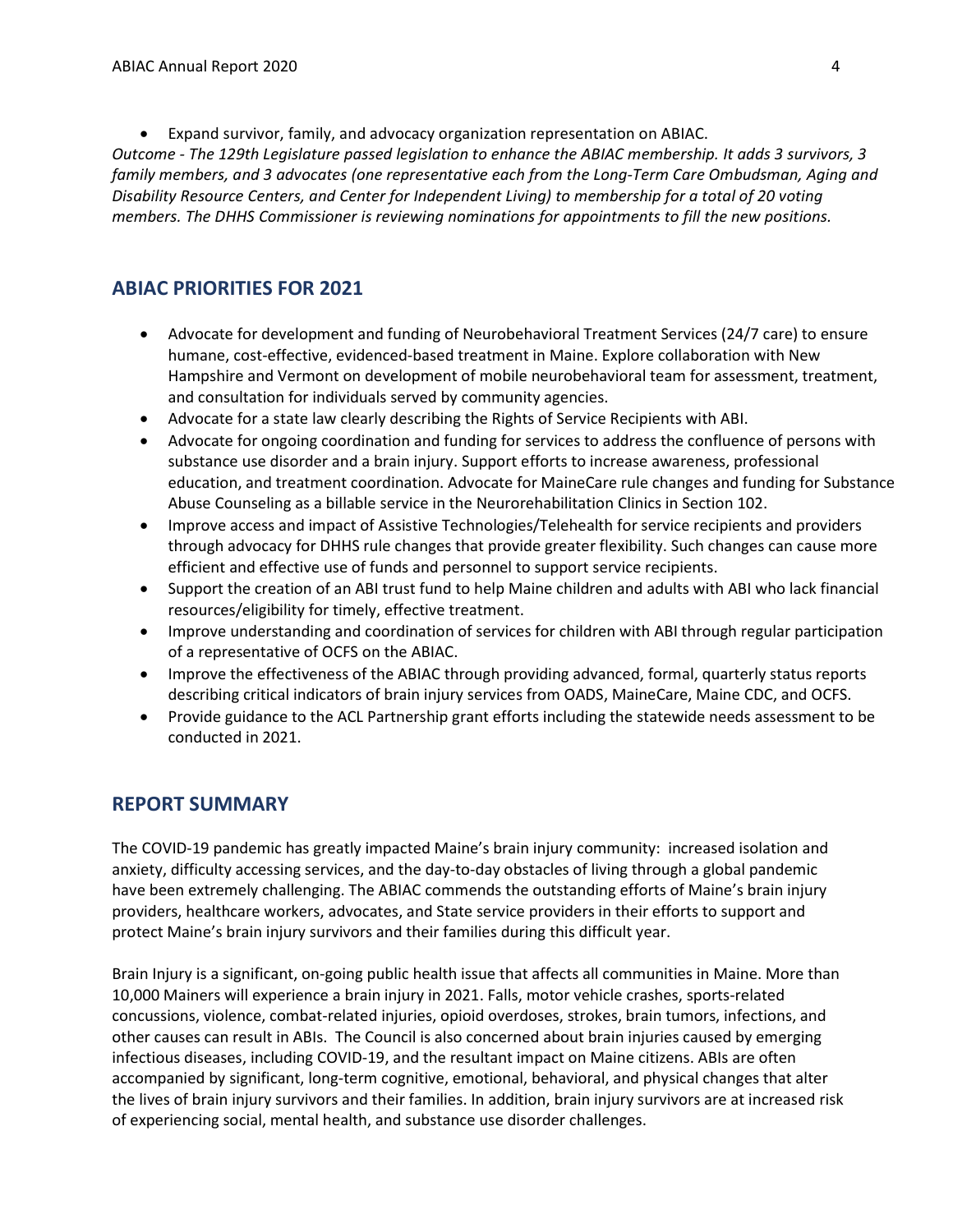The Federal Centers for Disease Control and Prevention (CDC) reports that traumatic brain injury (TBI) alone is the leading cause of death and disability in children and young adults in the United States. Overall, the number of persons currently living with disability due to acquired brain injury represents 4.5% of the U.S population (including stroke, TBI, and epilepsy combined). Many will make meaningful recoveries, especially if they get the needed rehabilitative care. Up to 15% of those who experience a brain injury will live with very difficult, life-altering disabilities. Immediate access to specialized neurorehabilitation treatment (including information and care coordination) is crucial for positive outcomes. Unfortunately, public and private health insurance continues to impose limits for rehabilitative care based solely on financial costs rather than based on functional goals or treatment outcomes.

Sometimes, the system of community care ends prematurely for individuals, condemning them to costly nursing homes or institutions and cutting off options for the person to return home and to a productive life. History shows that these individuals can live successfully outside of institutions when treatment and supports are available. In addition, some individuals appear physically uninjured, but have significant cognitive and behavioral disabilities, and struggle to access services and support.

Year after year, testimony in ABIAC public hearings in Maine has demonstrated that individuals continue to experience avoidable challenges related to their brain injuries. Their injuries are often dismissed or misdiagnosed, leading to the provision of ineffective treatment which creates a significant misdirection of valuable resources. Even worse are those who are turned away with no treatment at all.

Public hearing testimony has also emphasized the need for greater geographic access to services, education for professionals, addressing workforce shortages, expanded care coordination services, increased public awareness for prevention, increased family and peer supports, access to employment opportunities, improved children's services, and addressing the complex needs of individuals with challenging behaviors.

The system in Maine must be about improving timely access to the right services and supports, thus creating efficiencies that allow our tax dollars to be used effectively. Effective utilization of resources includes evidence-based treatment approaches and a focus on positive behavioral supports to enhance the outcomes for the individual. By proper use of the tax dollars for treatment of individuals with brain injury, we also lower the burden on other support and service systems such as schools, hospitals, behavioral health services, and the criminal justice system.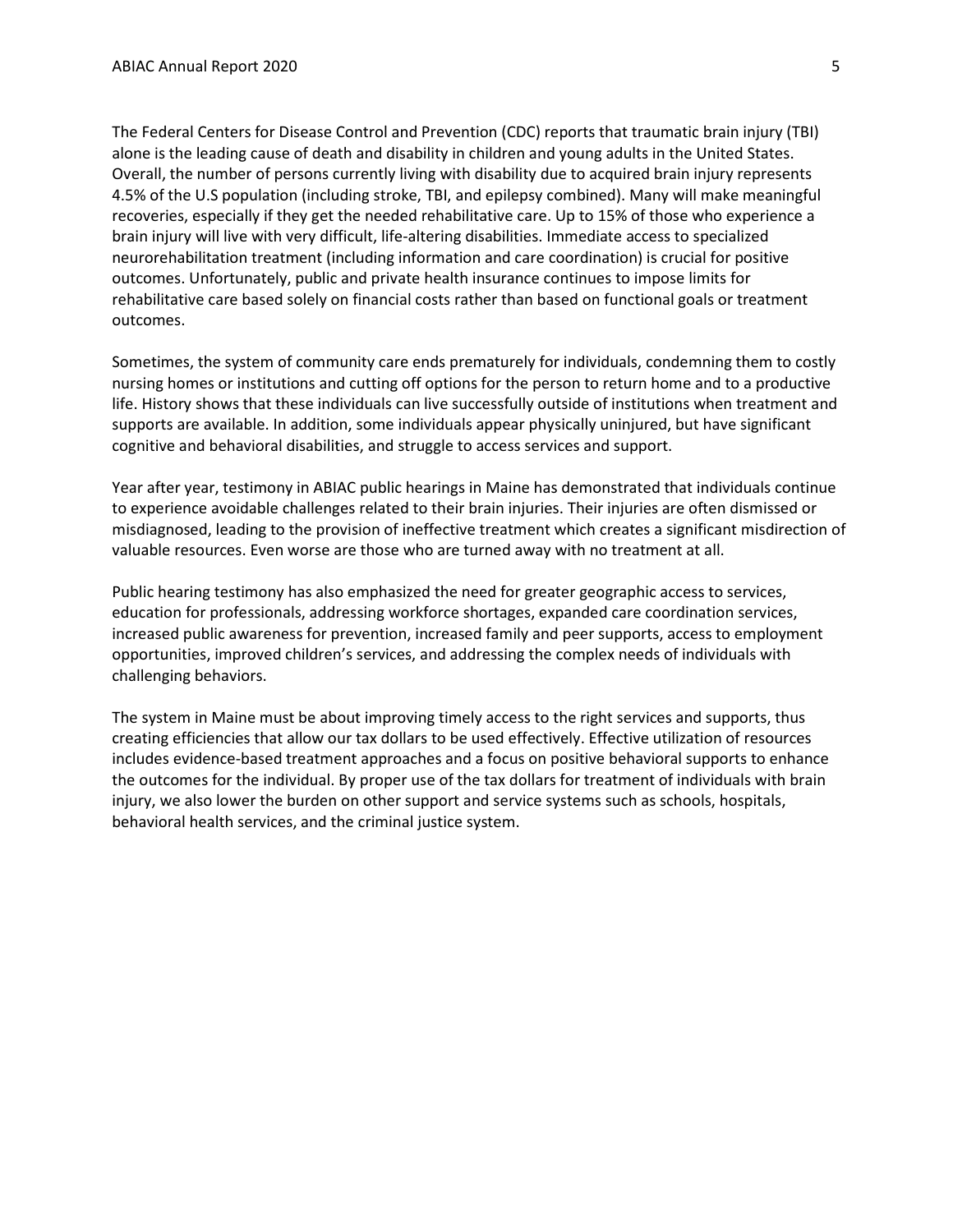### STATUTORY REQUIREMENTS

#### Title 34-B: BEHAVIORAL AND DEVELOPMENTAL SERVICES

#### Chapter 19: ADVISORY COUNCILS

#### §19001. Acquired Brain Injury Advisory Council

1. Council established. The Acquired Brain Injury Advisory Council, referred to in this section as "the council," is established to provide independent oversight and advice and to make recommendations to the commissioner. [PL 2011, c. 657, Pt. CC, §4 (AMD).]

#### 2. Duties. The council shall:

A. Identify issues related to brain injury, including prevention and the needs of individuals with disabilities due to brain injuries and the needs of their families; [PL 2007, c. 239, §2 (NEW).]

B. Recommend methods that will enhance health and well-being, promote independence and self-sufficiency, protect and care for those at risk and provide effective and efficient methods of prevention, service and support; [PL 2007, c. 239, §2 (NEW).]

C. Seek information from the broadest range of stakeholders, including persons with brain injuries, their families, rehabilitation experts, providers of services and the public, and hold at least 2 public hearings annually, in different regions of the State, to generate input on unmet needs; [PL 2007, c. 239, §2 (NEW).]

D. Review the status and effectiveness of the array of brain injury programs, services and prevention efforts provided in this State and recommend to the commissioner priorities and criteria for disbursement of available appropriations; and [PL 2007, c. 239, §2 (NEW).]

E. Meet at least 4 times per year and by January 15th of each year submit a report of its activities and recommendations to the commissioner and to the Legislature. [PL 2007, c. 239, §2 (NEW).] [PL 2007, c. 239, §2 (NEW).]

**3. Administrative support.** The department shall provide administrative support to the council. [PL 2011, c. 657, Pt. CC, §4 (AMD).]

4. Membership. The commissioner shall appoint 25 persons to serve as members of the council and shall annually appoint one person to serve as chair. Members serve 2-year terms. Members must represent the following persons and interests:

A. Five members with acquired brain injuries must represent persons with acquired brain injuries; [PL 2019, c. 566, §1 (AMD).]

B. Five members must represent families of persons with acquired brain injuries; [PL 2019, c. 566, §1 (AMD).] C. Two members must represent advocates for persons with acquired brain injuries; [PL 2007, c. 239, §2 (NEW).]

D. Five members must represent providers of services to persons with acquired brain injuries; [PL 2019, c. 566, §1 (AMD).]

E. Five members must represent state agencies with expertise in the areas of education, employment, prevention of brain injuries, homelessness, corrections and services to veterans. Members of the council who represent state agencies serve ex officio, without the right to vote, and shall provide data, information and expertise to the council; [PL 2019, c. 566, §1 (AMD).]

F. One member must represent an aging and disability resource center; [PL 2019, c. 566, §1 (NEW).]

G. One member must represent a center for independent living; and [PL 2019, c. 566, §1 (NEW).]

H. One member must be the long-term care ombudsman under Title 22, section 5107 A or a representative of the long-term care ombudsman. [PL 2019, c. 566, §1 (NEW).]

[PL 2019, c. 566, §1 (AMD).]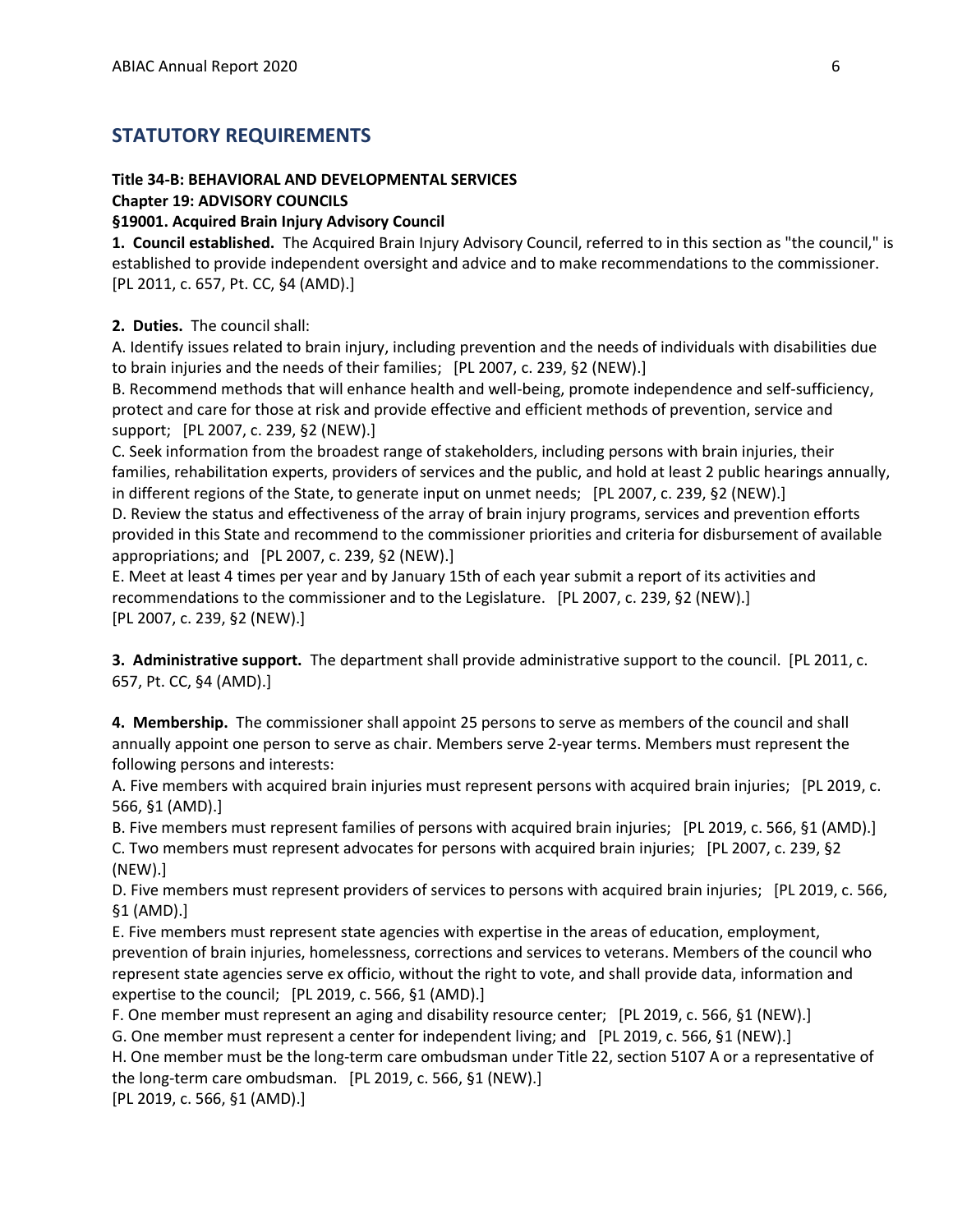5. Expenses. Members of the council serve without compensation but are entitled to reimbursement of reasonable expenses for attending meetings of and serving on the council.

### Title 22: HEALTH AND WELFARE Subtitle 2: HEALTH Part 7: PUBLIC REHABILITATION SERVICES Chapter 715-A: ASSISTANCE FOR SURVIVORS OF ACQUIRED BRAIN INJURY §3087 §3086. **Definitions**

As used in this chapter, unless the context otherwise indicates, the following terms have the following meanings. [PL 1987, c. 494 (NEW).]

1. Acquired brain injury. "Acquired brain injury" means an insult to the brain resulting directly or indirectly from trauma, anoxia, vascular lesions or infection, which:

A. Is not of a degenerative or congenital nature; [PL 1989, c. 501, Pt. P, §26 (NEW).]

B. Can produce a diminished or altered state of consciousness resulting in impairment of cognitive abilities or physical functioning; [PL 1989, c. 501, Pt. P, §26 (NEW).]

C. Can result in the disturbance of behavioral or emotional functioning; [PL 1989, c. 501, Pt. P, §26 (NEW).] D. Can be either temporary or permanent; and [PL 1989, c. 501, Pt. P, §26 (NEW).]

E. Can cause partial or total functional disability or psychosocial maladjustment. [PL 1989, c. 501, Pt. P, §26 (NEW).]

#### §3088. Comprehensive neurorehabilitation service system

The department shall, within the limits of its available resources, develop a comprehensive neurorehabilitation service system designed to assist, educate and rehabilitate the person with an acquired brain injury to attain and sustain the highest function and self-sufficiency possible using home-based and community-based treatments, services and resources to the greatest possible degree. The comprehensive neurorehabilitation service system must include, but is not limited to, care management and coordination, crisis stabilization services, physical therapy, occupational therapy, speech therapy, neuropsychology, neurocognitive retraining, positive neurobehavioral supports and teaching, social skills retraining, counseling, vocational rehabilitation and independent living skills and supports. The comprehensive neurorehabilitation service system may include a posthospital system of nursing, community residential facilities and community residential support programs designed to meet the needs of persons who have sustained an acquired brain injury and assist in the reintegration of those persons into their communities. [PL 2011, c. 293, §3 (RPR).] SECTION HISTORY

PL 1987, c. 494 (NEW). PL 2011, c. 293, §3 (RPR).

#### §3088-A. Support for underserved populations

Within the limits of its available resources, the department may enter into contracts with organizations representing individuals with a brain injury and their families, bringing together state and national expertise to provide core brain injury support for underserved populations of individuals with an acquired brain injury, including, but not limited to, individuals who experienced an opioid drug overdose resulting in anoxic or hypoxic brain injury, who are veterans, who are victims of domestic violence, who are experiencing homelessness, who are ineligible for MaineCare and who have a newly acquired brain injury. For the purposes of this section, "core brain injury support" includes, but is not limited to, resource facilitation, brain injury support groups, outreach designed for individuals who have a newly acquired brain injury, access to a joint state and national helpline, information and resource education and family caregiver training. The department may adopt rules to